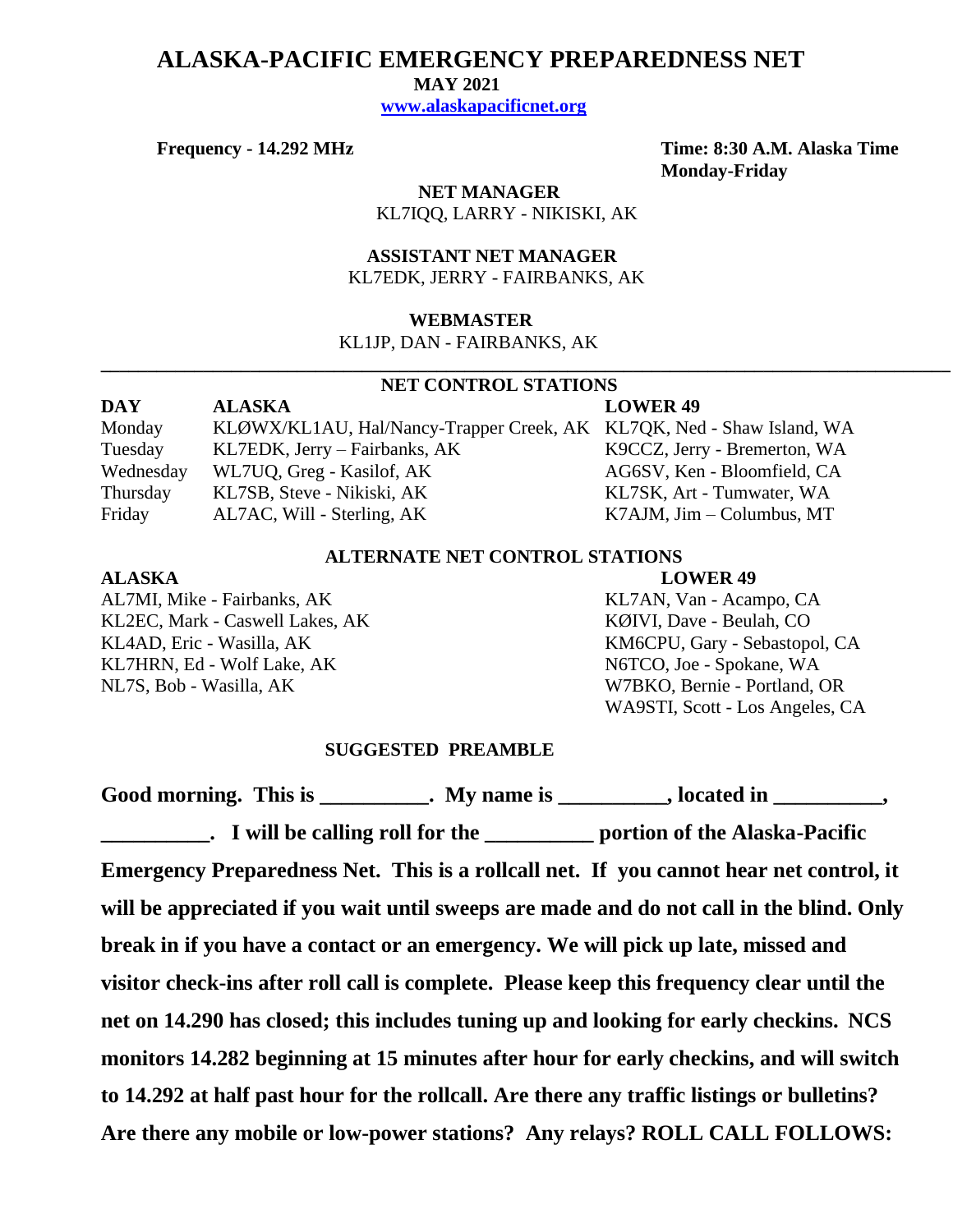|              | <b>LOWER 49 - MAY 2021</b> |                     | <b>DATE</b> | <b>DATE</b> | <b>DATE</b> | <b>DATE</b> | <b>DATE</b> | <b>DATE</b> |
|--------------|----------------------------|---------------------|-------------|-------------|-------------|-------------|-------------|-------------|
| <b>KL7AN</b> | Van                        | Acampo, CA          |             |             |             |             |             |             |
|              |                            |                     |             |             |             |             |             |             |
| KJ6LJK       | Richard                    | Angels Camp, CA     |             |             |             |             |             |             |
| KL4QG        | Joe                        | Annapolis, MD       |             |             |             |             |             |             |
| N6TEZ        | Al                         | Anza, CA            |             |             |             |             |             |             |
| KL7HM        | Hugh                       | Apache Junction, AZ |             |             |             |             |             |             |
| N6WAS        | Ron                        | Arroyo Grande, CA   |             |             |             |             |             |             |
| W7ZF         | Herb                       | Bellevue, WA        |             |             |             |             |             |             |
| W7SCY        | <b>Bob</b>                 | Bend, OR            |             |             |             |             |             |             |
| <b>KØIVI</b> | Dave                       | Beulah, CO          |             |             |             |             |             |             |
| AG6SV        | Ken                        | Bloomfield, CA      |             |             |             |             |             |             |
| K9CCZ        | Jerry                      | Bremerton, WA       |             |             |             |             |             |             |
| KL7AB        | <b>Bob</b>                 | Chehalis, WA        |             |             |             |             |             |             |
| N7ZYS        | Neil                       | Chewelah, WA        |             |             |             |             |             |             |
| K7AJM        | Jim                        | Columbus, MT        |             |             |             |             |             |             |
| K7OOS        | Harold                     | Coos Bay, OR        |             |             |             |             |             |             |
| W7BBA        | Jim <sup></sup>            | Cottage Grove, OR   |             |             |             |             |             |             |
| VE6NL        | Neal                       | Empress, AB         |             |             |             |             |             |             |
| W7RMH        | Rick                       | Everett, WA         |             |             |             |             |             |             |
| W7ADB        | John                       | Federal Way, WA     |             |             |             |             |             |             |
| AF7MU        | <b>Rusty</b>               | Florence, OR        |             |             |             |             |             |             |
| KA6WAG       | Robert                     | Florence, OR        |             |             |             |             |             |             |
| K7LWF        | Lyman                      | Gig Harbor, WA      |             |             |             |             |             |             |
| N7SME        | Scott                      | Gig Harbor, WA      |             |             |             |             |             |             |
| AL1R         | <b>Jim</b>                 | Indianola, WA       |             |             |             |             |             |             |

 $\overline{\mathcal{N}}$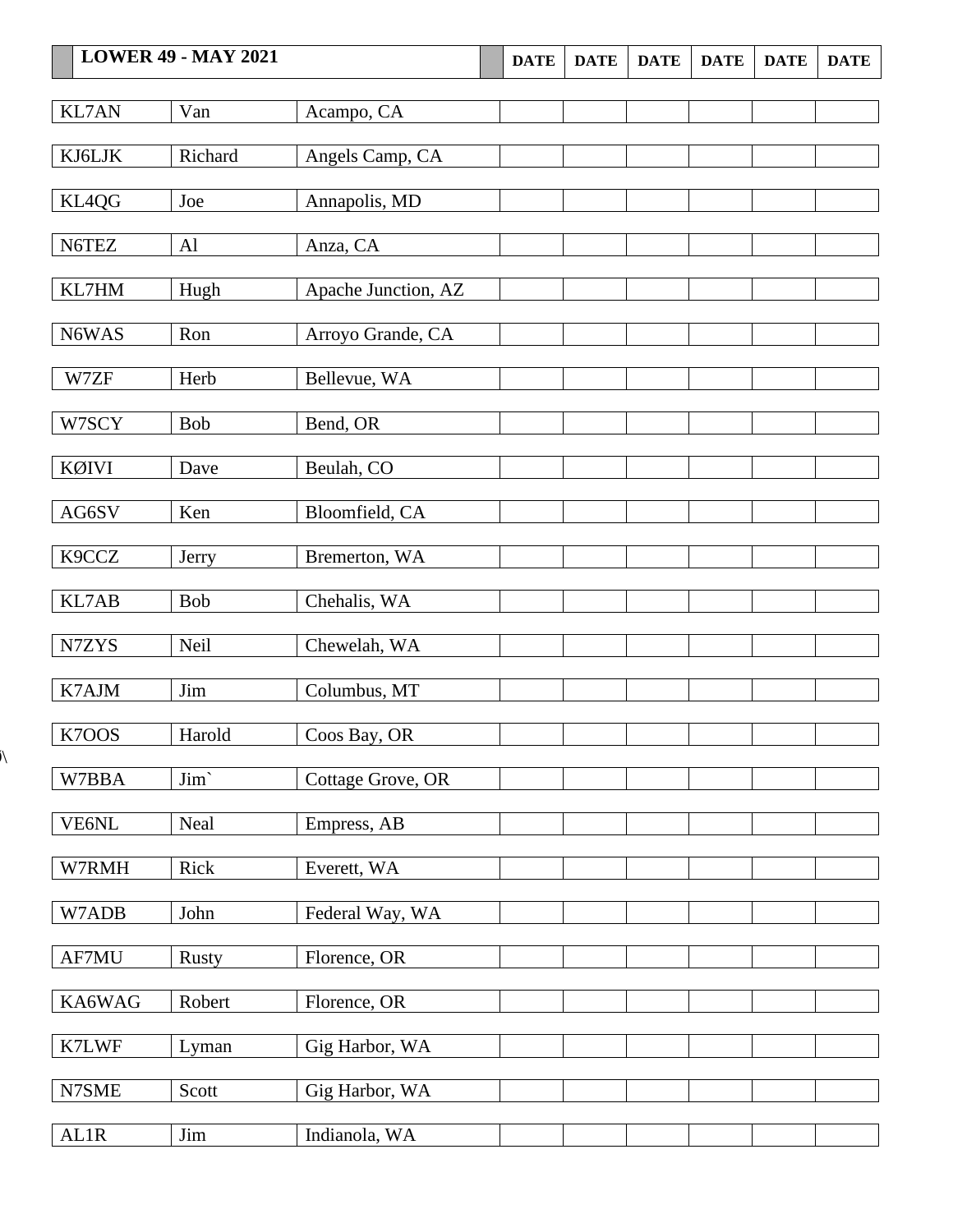| W7ISP         | Mike         | Ione, WA          |  |  |  |
|---------------|--------------|-------------------|--|--|--|
| KF7WI         | Dwight       | Kelso, WA         |  |  |  |
| K7PUP         | Jim          | Lakebay, WA       |  |  |  |
| AD6RH         | Jeff         | Livermore, CA     |  |  |  |
| W7DRT         | Don          | Longbranch, WA    |  |  |  |
| WA9STI        | Scott        | Los Angeles, CA   |  |  |  |
| <b>KA7ZEM</b> | Jerry        | Mesa, AZ          |  |  |  |
| KV4I          | Roger        | Mt. Dora, FL      |  |  |  |
| KF7RCO        | Roeland      | Phoenix, AZ       |  |  |  |
| K6YBV         | Bob          | Placerville, CA   |  |  |  |
| VE7OFA        | Robert       | Port Alberni, BC  |  |  |  |
| W7BKO         | Bernie       | Portland, OR      |  |  |  |
| KJ7IGS        | Paul         | Port Orchard, WA  |  |  |  |
| KB7PYF        | Charlie      | Poulsbo, WA       |  |  |  |
| KX6Q          | Les          | Redding, CA       |  |  |  |
| N6BOW         | Doug         | Redding, CA       |  |  |  |
| AL7Y          | Scott        | Ruger Ranch, AZ   |  |  |  |
| KM6OWL        | Mark         | San Jose, CA      |  |  |  |
| K7GU          | Karl         | Santa, ID         |  |  |  |
| KM6PRP        | Henry        | Santa Barbara, CA |  |  |  |
| K7SK          | <b>Steve</b> | Seattle, WA       |  |  |  |
| KM6CPU        | Gary         | Sebastopol, CA    |  |  |  |
| KL7QK         | Ned          | Shaw Island, WA   |  |  |  |
| N6TCO         | Joe          | Spokane, WA       |  |  |  |
| AK7YT         | Glenn        | Stockton, CA      |  |  |  |
| WA6PWP        | Bill         | Stockton, CA      |  |  |  |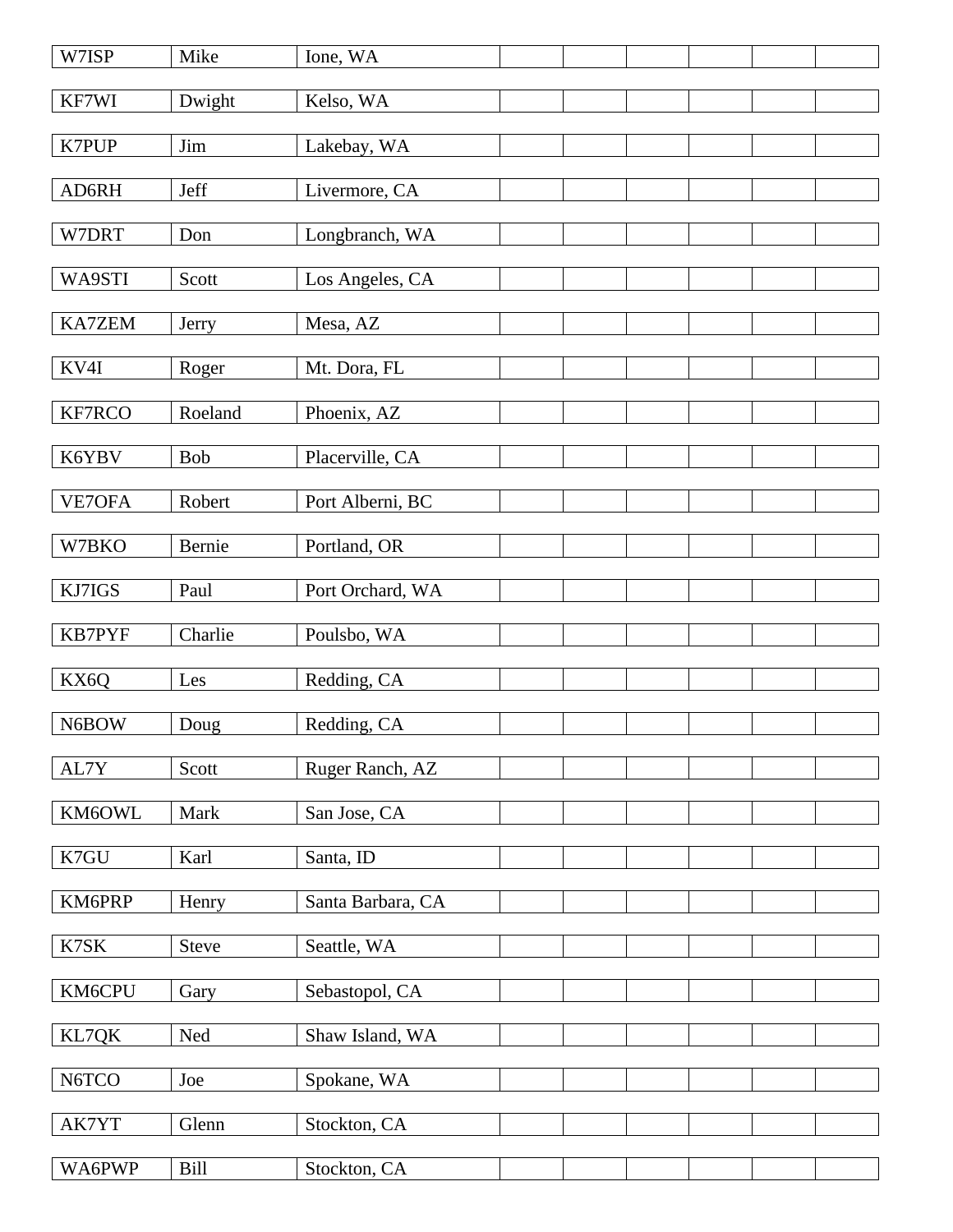| KL7IZH         | Steve                          | Tonasket, WA                         |             |             |             |             |             |             |
|----------------|--------------------------------|--------------------------------------|-------------|-------------|-------------|-------------|-------------|-------------|
| W7OZM          | Randy                          | Troutdale, OR                        |             |             |             |             |             |             |
| KL7SK          | Art                            | Tumwater, WA                         |             |             |             |             |             |             |
| $\text{KL7LL}$ | John                           | Valley, WA                           |             |             |             |             |             |             |
| <b>KA7ZQW</b>  | Terry                          | Vancouver, WA                        |             |             |             |             |             |             |
| W6SGJ          | Dick                           | Vancouver, WA                        |             |             |             |             |             |             |
| WX8OH          | Warren                         | W. Lafayette, OH                     |             |             |             |             |             |             |
| W7UMX          | <b>MARS</b>                    | Whidbey Island, WA                   |             |             |             |             |             |             |
| W9JDW          | Jim                            | Washington, IN                       |             |             |             |             |             |             |
| AL7D           | Dave                           | Yuma, AZ                             |             |             |             |             |             |             |
|                |                                | <b>LOWER 49 TOTAL</b>                |             |             |             |             |             |             |
|                |                                | TOTAL CHECK-INS (INCLUDING VISITORS) |             |             |             |             |             |             |
|                |                                |                                      |             |             |             |             |             |             |
|                |                                | TOTAL FORMAL TRAFFIC                 |             |             |             |             |             |             |
|                | VISITORS - LOWER 49 - MAY 2021 |                                      | <b>DATE</b> | <b>DATE</b> | <b>DATE</b> | <b>DATE</b> | <b>DATE</b> | <b>DATE</b> |
| <b>STATION</b> | <b>NAME</b>                    | <b>LOCATION</b>                      |             |             |             |             |             |             |
|                |                                |                                      |             |             |             |             |             |             |
|                |                                |                                      |             |             |             |             |             |             |
|                |                                |                                      |             |             |             |             |             |             |
|                |                                |                                      |             |             |             |             |             |             |
|                |                                |                                      |             |             |             |             |             |             |
|                |                                |                                      |             |             |             |             |             |             |
|                |                                |                                      |             |             |             |             |             |             |
|                |                                |                                      |             |             |             |             |             |             |
|                |                                |                                      |             |             |             |             |             |             |
|                |                                |                                      |             |             |             |             |             |             |
|                |                                |                                      |             |             |             |             |             |             |
|                |                                |                                      |             |             |             |             |             |             |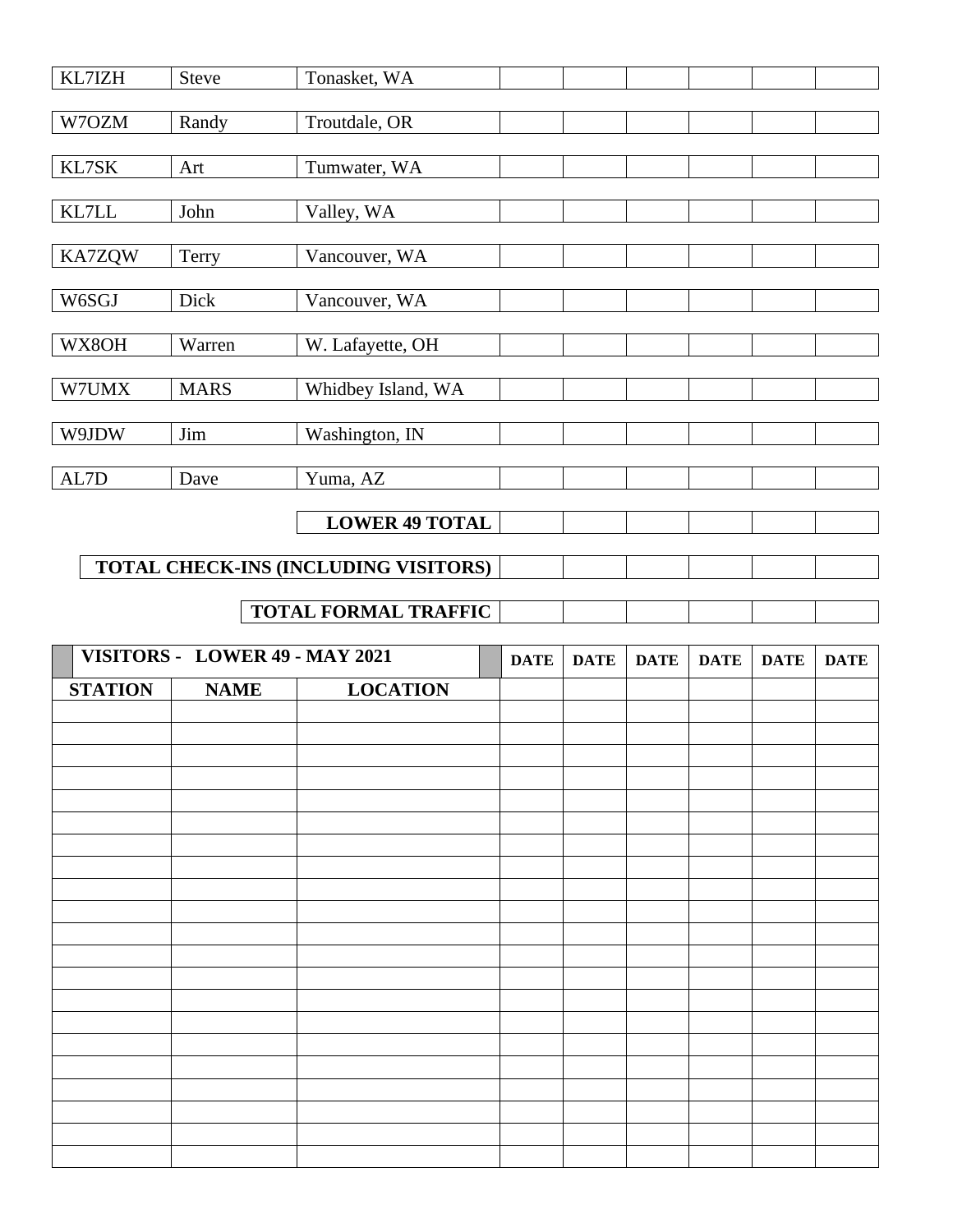|                | <b>ALASKA - MAY 2021</b> |                   | <b>DATE</b> | <b>DATE</b> | <b>DATE</b> | <b>DATE</b> | <b>DATE</b> | <b>DATE</b> |
|----------------|--------------------------|-------------------|-------------|-------------|-------------|-------------|-------------|-------------|
| <b>STATION</b> | <b>NAME</b>              | <b>LOCATION</b>   |             |             |             |             |             |             |
| <b>ALØU</b>    |                          |                   |             |             |             |             |             |             |
|                | Art                      | Anchorage, AK     |             |             |             |             |             |             |
| KL7ICB         | John                     | Anchorage, AK     |             |             |             |             |             |             |
| KL7QZ          | John                     | Anchorage, AK     |             |             |             |             |             |             |
| KL7YK          | Ron                      | Anchorage, AK     |             |             |             |             |             |             |
| NL7SP          | Ken                      | Bethel, AK        |             |             |             |             |             |             |
| KL7WG          | <b>Bill</b>              | Big Lake, AK      |             |             |             |             |             |             |
| KL2EC          | Mark                     | Caswell Lakes, AK |             |             |             |             |             |             |
| KL2GS          | Mac                      | Central, AK       |             |             |             |             |             |             |
| <b>KL7AAR</b>  | Jason                    | Clam Gulch, AK    |             |             |             |             |             |             |
| AL7C           | Justin                   | Copper Center, AK |             |             |             |             |             |             |
| AL7MI          | Mike                     | Fairbanks, AK     |             |             |             |             |             |             |
| <b>KL4LQ</b>   | Gene                     | Fairbanks, AK     |             |             |             |             |             |             |
| KL7EBF         | Bob                      | Fairbanks, AK     |             |             |             |             |             |             |
| <b>KL7EDK</b>  | Jerry                    | Fairbanks, AK     |             |             |             |             |             |             |
| KL7FQQ         | Rose                     | Fairbanks, AK     |             |             |             |             |             |             |
| WL7GX          | Jerry                    | Fairbanks, AK     |             |             |             |             |             |             |
| KL4QZ          | Kathryn                  | Fox, AK           |             |             |             |             |             |             |
| KL2PM          | Rick                     | Glacier View, AK  |             |             |             |             |             |             |
| KL2UH          | Ernie                    | Gustavus, AK      |             |             |             |             |             |             |
| KL7YXF         | Lynn                     | Haines, AK        |             |             |             |             |             |             |
| KL4RH          | Allan                    | Homer, AK         |             |             |             |             |             |             |
| N7UTV          | Fred                     | Homer, AK         |             |             |             |             |             |             |
| NL7WK          | Tom                      | Homer, AK         |             |             |             |             |             |             |
| WL7FH          | Debbie                   | Homer, AK         |             |             |             |             |             |             |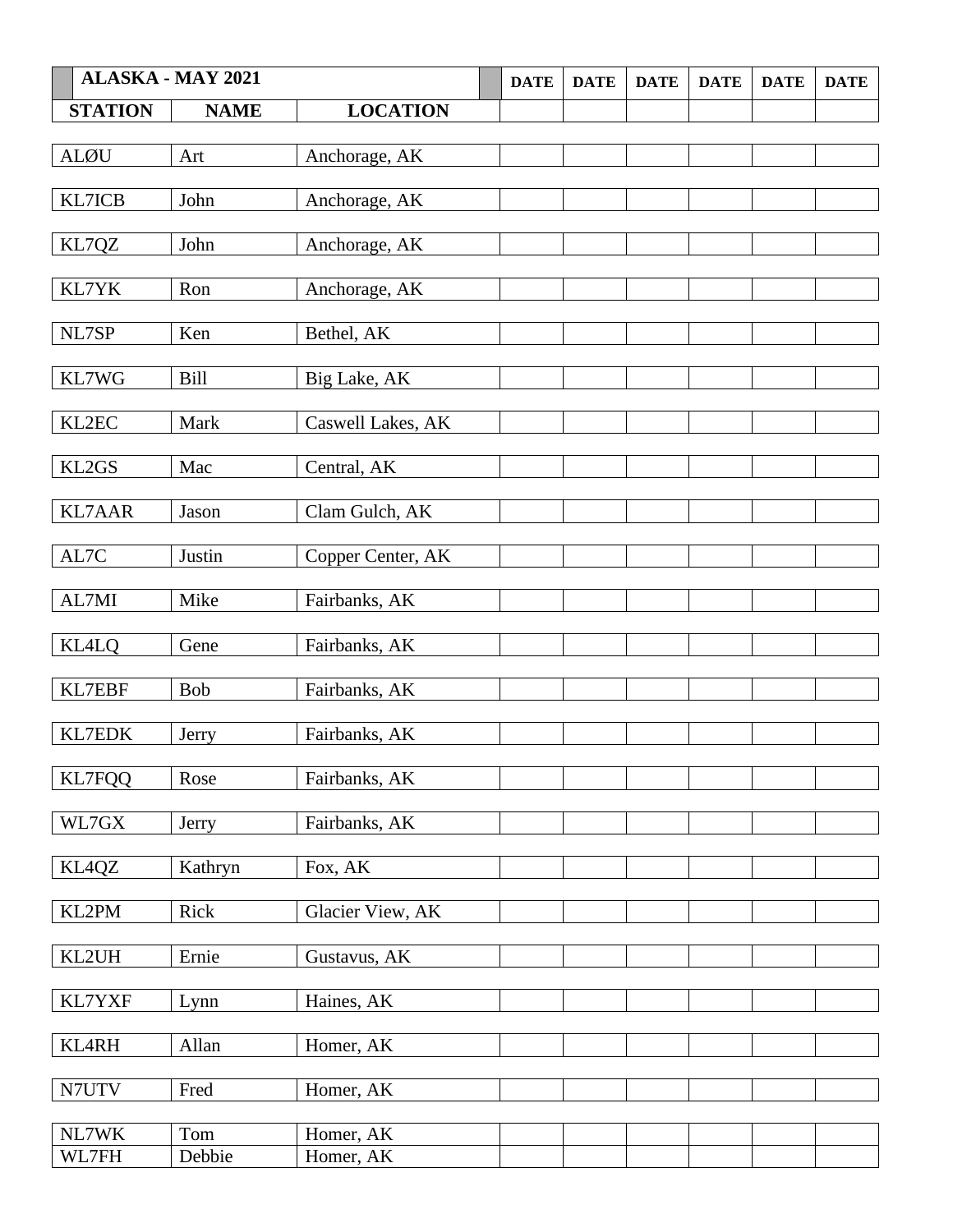| WL7PM         | Dean           | Homer, AK         |  |  |  |
|---------------|----------------|-------------------|--|--|--|
| AL5G          | Robert         | Juneau, AK        |  |  |  |
|               |                |                   |  |  |  |
| KLØQZ         | Glenn          | Juneau, AK        |  |  |  |
|               |                |                   |  |  |  |
| KL7IWC        | Larry          | Juneau, AK        |  |  |  |
|               |                |                   |  |  |  |
| KL7JJB        | <b>Delores</b> | Juneau, AK        |  |  |  |
| NL3A          | <b>Bill</b>    | Juneau, AK        |  |  |  |
|               |                |                   |  |  |  |
| WL7BKA        | Dave           | Juneau, AK        |  |  |  |
|               |                |                   |  |  |  |
| WL7UQ         | Greg           | Kasilof, AK       |  |  |  |
| WL7UR         | Karen          | Kasilof, AK       |  |  |  |
|               |                |                   |  |  |  |
| KL7RHJ        | <b>Bill</b>    | Kenai, AK         |  |  |  |
|               |                |                   |  |  |  |
| KL4CA         | Saunya         | Ketchikan, AK     |  |  |  |
| KL4CB         | Allen          | Ketchikan, AK     |  |  |  |
|               |                |                   |  |  |  |
| KL7GIH        | Chris          | Ketchikan, AK     |  |  |  |
|               |                |                   |  |  |  |
| KL7NC         | Bob            | Ketchikan, AK     |  |  |  |
| NL7LL         |                | Ketchikan, AK     |  |  |  |
|               | Gary           |                   |  |  |  |
| WL7AUV        | Leroy          | Ketchikan, AK     |  |  |  |
|               |                |                   |  |  |  |
| WL7N          | Mark           | Ketchikan, AK     |  |  |  |
|               |                |                   |  |  |  |
| <b>NØSUB</b>  | Don            | Montana Creek, AK |  |  |  |
|               |                |                   |  |  |  |
| AL7LW         | Larry          | Nikiski, AK       |  |  |  |
| AL7LX         | <b>Brenda</b>  | Nikiski, AK       |  |  |  |
|               |                |                   |  |  |  |
| KL7IQQ        | Larry          | Nikiski, AK       |  |  |  |
|               |                |                   |  |  |  |
| KL7SB         | <b>Steve</b>   | Nikiski, AK       |  |  |  |
|               |                |                   |  |  |  |
| <b>KL7JHR</b> | Dennis         | Ninilchik, AK     |  |  |  |
| KL7KL         | Martha         | Ninilchik, AK     |  |  |  |
| KL7JFT        | Don            | Palmer, AK        |  |  |  |
| KL2FA         | Carol          | Palmer, AK        |  |  |  |
|               |                |                   |  |  |  |
| N7FXX         | Claude         | Palmer, AK        |  |  |  |
|               |                |                   |  |  |  |
| WL7UL         | John           | Peters Creek, AK  |  |  |  |